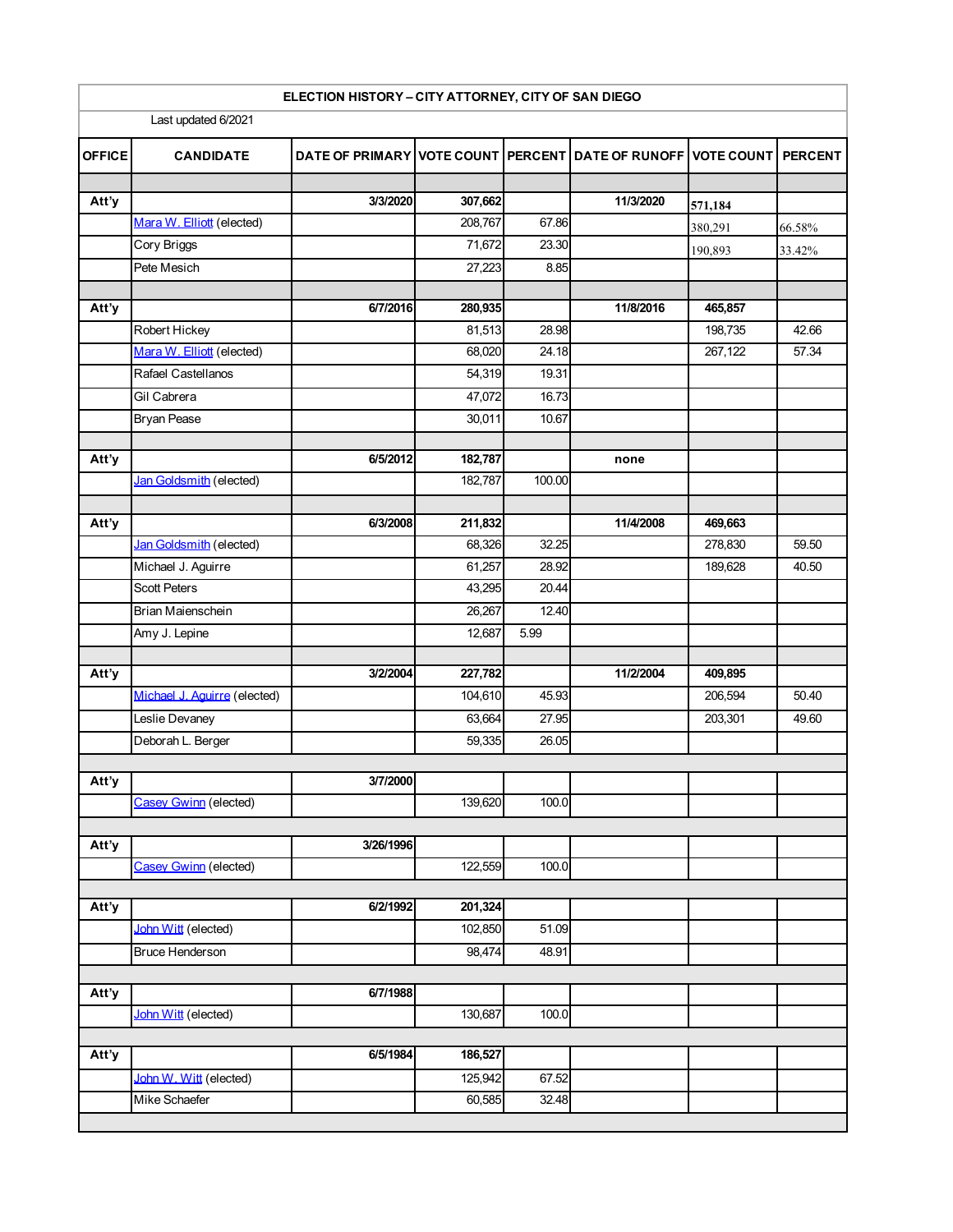| Att'y         |                             | 9/20/1977                                               | 147,329                   |             |                                                        |              |          |  |
|---------------|-----------------------------|---------------------------------------------------------|---------------------------|-------------|--------------------------------------------------------|--------------|----------|--|
|               | John W. Witt (elected)      |                                                         | 101,221                   | 68.70       |                                                        |              |          |  |
|               | Rodney R. Jones             |                                                         | 46,108                    | 31.30       |                                                        |              |          |  |
|               |                             |                                                         |                           |             |                                                        |              |          |  |
| Att'y         |                             | 9/18/1973                                               | 112,581                   |             |                                                        |              |          |  |
|               | John W. Witt (elected)      |                                                         | 67,993                    | 60.39       |                                                        |              |          |  |
|               | Jim Webb                    |                                                         | 44,588                    | 39.61       |                                                        |              |          |  |
|               |                             |                                                         |                           |             |                                                        |              |          |  |
| <b>OFFICE</b> | <b>CANDIDATE</b>            | <b>DATE OF</b><br><b>PRIMARY</b>                        | <b>VOTE COUNT PER</b>     | <b>CENT</b> | DATE OF RUNOFF VOTE                                    | <b>COUNT</b> | PER CENT |  |
| Att'y         |                             | 9/6/1969                                                |                           |             |                                                        |              |          |  |
|               | John W. Witt (elected)      |                                                         | 49,362                    | 100.0       |                                                        |              |          |  |
|               |                             |                                                         |                           |             |                                                        |              |          |  |
| Att'y         |                             | 9/21/1965                                               | 102,611                   |             |                                                        |              |          |  |
|               | <b>Ed Butler</b> (elected)  |                                                         | 57,903                    | 56.43       |                                                        |              |          |  |
|               | John C. Van Ven Them        |                                                         | 44,708                    | 43.57       |                                                        |              |          |  |
|               |                             |                                                         |                           |             |                                                        |              |          |  |
| Att'y         |                             | 1963                                                    |                           |             |                                                        |              |          |  |
|               | Richard J. Curran           |                                                         | Was acting City Attorney. |             |                                                        |              |          |  |
|               |                             |                                                         |                           |             |                                                        |              |          |  |
| Att'y         |                             | 9/17/1963                                               | 107,313                   |             |                                                        |              |          |  |
|               | Alan M. Firestone (elected) |                                                         | 54,732                    | 51.00       |                                                        |              |          |  |
|               | Quintin Whelan              |                                                         | 52,581                    | 49.00       |                                                        |              |          |  |
| Att'y         |                             | 9/20/1961                                               |                           |             |                                                        |              |          |  |
|               | Alan M. Firestone           |                                                         |                           |             | Was acting City Attorney and appointed by the Council. |              |          |  |
|               |                             |                                                         |                           |             |                                                        |              |          |  |
| Att'y         |                             | 3/10/1959                                               |                           |             |                                                        |              |          |  |
|               | Jean F. Du Paul (elected)   |                                                         | 56,377                    | 100.0       |                                                        |              |          |  |
|               |                             |                                                         |                           |             |                                                        |              |          |  |
| Att'y         |                             | 3/8/1955                                                |                           |             |                                                        |              |          |  |
|               | Jean F. Du Paul (elected)   |                                                         | 59,295                    | 100.0       |                                                        |              |          |  |
|               |                             |                                                         |                           |             |                                                        |              |          |  |
| Att'y         |                             | 3/13/1951                                               |                           |             |                                                        |              |          |  |
|               | Jean F. Du Paul (elected)   |                                                         | 54,096                    | 100.0       |                                                        |              |          |  |
|               |                             |                                                         |                           |             |                                                        |              |          |  |
| Att'y         |                             | 3/11/1947                                               |                           |             |                                                        |              |          |  |
|               | Jean F. Du Paul (elected)   |                                                         | 34,044                    | 100.0       |                                                        |              |          |  |
|               |                             |                                                         |                           |             |                                                        |              |          |  |
| Att'y         |                             | 3/9/1943                                                | 33,419                    |             |                                                        |              |          |  |
|               | Jean F. Du Paul (elected)   |                                                         | 18,262                    | 54.65       |                                                        |              |          |  |
|               | Clarence J. Novotny         |                                                         | 15,157                    | 45.35       |                                                        |              |          |  |
|               |                             | 1/4/1943                                                |                           |             |                                                        |              |          |  |
| Att'y         | Clarence J. Novotny         |                                                         |                           |             |                                                        |              |          |  |
|               |                             | Was appointed by the Governor and took office 1/4/1943. |                           |             |                                                        |              |          |  |
| Att'y         |                             | 3/25/1941                                               | 26,590                    |             | 4/22/1941                                              | 33,357       |          |  |
|               | Dayton L. Ault (elected)    |                                                         | 19,302                    | 72.59       |                                                        | 25,172       | 75.46    |  |
|               | Jean F. Du Paul             |                                                         | 7,288                     | 27.41       |                                                        | 8,185        | 24.54    |  |
|               |                             |                                                         |                           |             |                                                        |              |          |  |